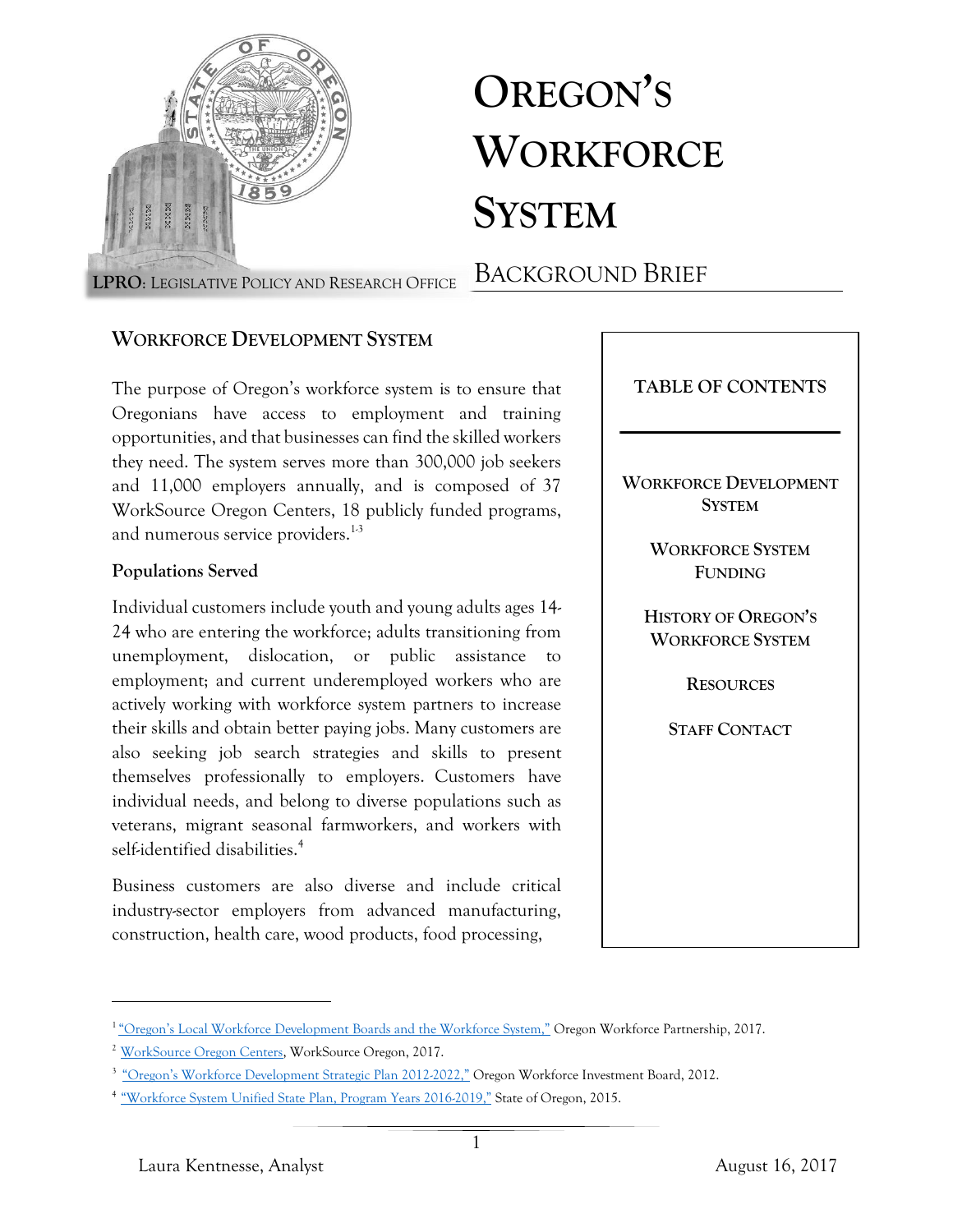and technology. Employers are seeking to fill openings for entry-level and skilled jobs, and are looking to develop solutions for local economic and workforce challenges.

#### **Services & Service Locations**

WorkSource Oregon (WSO) Centers are "One-Stop" locations where customers can access a full range of workforce services under one roof. WSO Centers provide four types of services:<sup>5</sup>

- 1. Exploratory Services: to determine the customer's short-term career goals;
- 2. Career Services: to assess a person's readiness to work, provide information on how the individual's skills match the labor market, and assist in job search and placement;
- 3. Training Services: to provide adult education and literacy, talent development, vocational skill development, and work-based learning to customers in need of training to obtain or retain employment; and
- 4. Business Services: to connect employers to qualified candidates, provide customized trainings, provide employer incentives, and assist in Rapid Response activities, including layoff aversion.

Each WSO Center offers workers and employers access to a consistent array of services, as prescribed by the WorkSource Operational Standards.<sup>5</sup> One-Stop Centers are organized and staffed to meet local needs.

#### **Service Providers**

Five state agencies provide workforce development services to individuals and businesses: the Higher Education Coordinating Commission (HECC), Oregon Employment Department (OED), Department of Human Services (DHS), Bureau of Labor and Industries (BOLI), and Oregon Commission for the Blind (OCB).<sup>6</sup> In addition, numerous community partners deliver career and training services under contractual agreements.

<sup>&</sup>lt;sup>5</sup> ["WorkSource Oregon Operational Standards,"](http://wsostandards.weebly.com/uploads/5/8/7/9/58796091/wso_operational_standards_document_final_5-22-15.pdf) WorkSource Oregon, 2015.

<sup>&</sup>lt;sup>6</sup> ["Oregon Workforce Investment Board Strategic Plan 2016](http://www.oregon.gov/owib/aboutowib/Documents/OWIB_Strategic_Plan-Approved_9.18.15.pdf)-2020," Oregon Workforce Investment Board, 2015.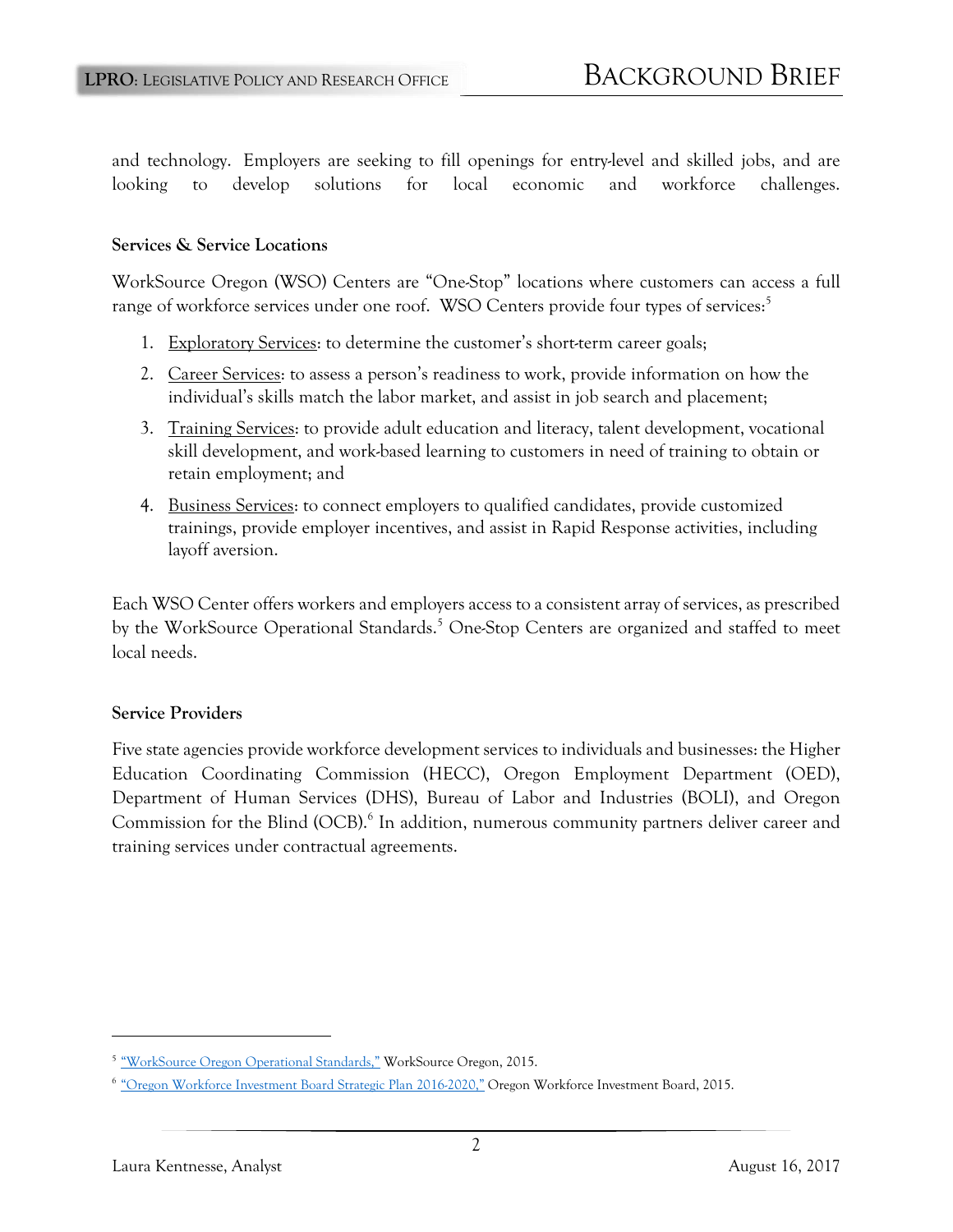#### **System Oversight & Planning**

The Oregon Workforce Investment Board (OWIB) is the primary state entity responsible for workforce system oversight and planning.<sup>7</sup> OWIB develops the state workforce system strategic plan, and reviews and approves local workforce plans. The board also convenes state workforce agencies, local workforce development boards, and other stakeholders to align strategies and resources, and to hold providers accountable for meeting performance goals and system outcomes. OWIB comprises 34 members including leaders of private-sector businesses, labor organizations, community-based organizations, state and local governments, and state agencies.

Local workforce development boards (WDBs) are public-private partnerships responsible for coordinating regional workforce systems, and are required by law to have a majority of business representatives on their boards.<sup>8</sup> WDBs are responsible for developing, implementing, and



**Figure 1: Oregon's Local Workforce Boards, 2017**

*Source: Legislative Policy and Research Office Data: Oregon Geospatial Data Clearinghouse*

evaluating a local/regional workforce strategic plan. They also work with state partners to develop the WorkSource Oregon Operational Standards framework for service delivery. WDBs are neutral, independent brokers of training and education services for WSO Centers, investing in adults, youth, and businesses. WDBs serve as a local convener of employers, labor groups, government, community colleges, high schools, and communitybased and economic development organizations. Together, these groups work to develop a skilled workforce to meet business needs and strengthen the local economy. Oregon has nine WDBs that cover all areas of the state (Figure 1).

<sup>&</sup>lt;sup>7</sup> [ORS 660.324](https://www.oregonlaws.org/ors/660.324)

<sup>8</sup> [ORS 660.327 \(citing federal requirements\)](https://www.oregonlaws.org/ors/660.327)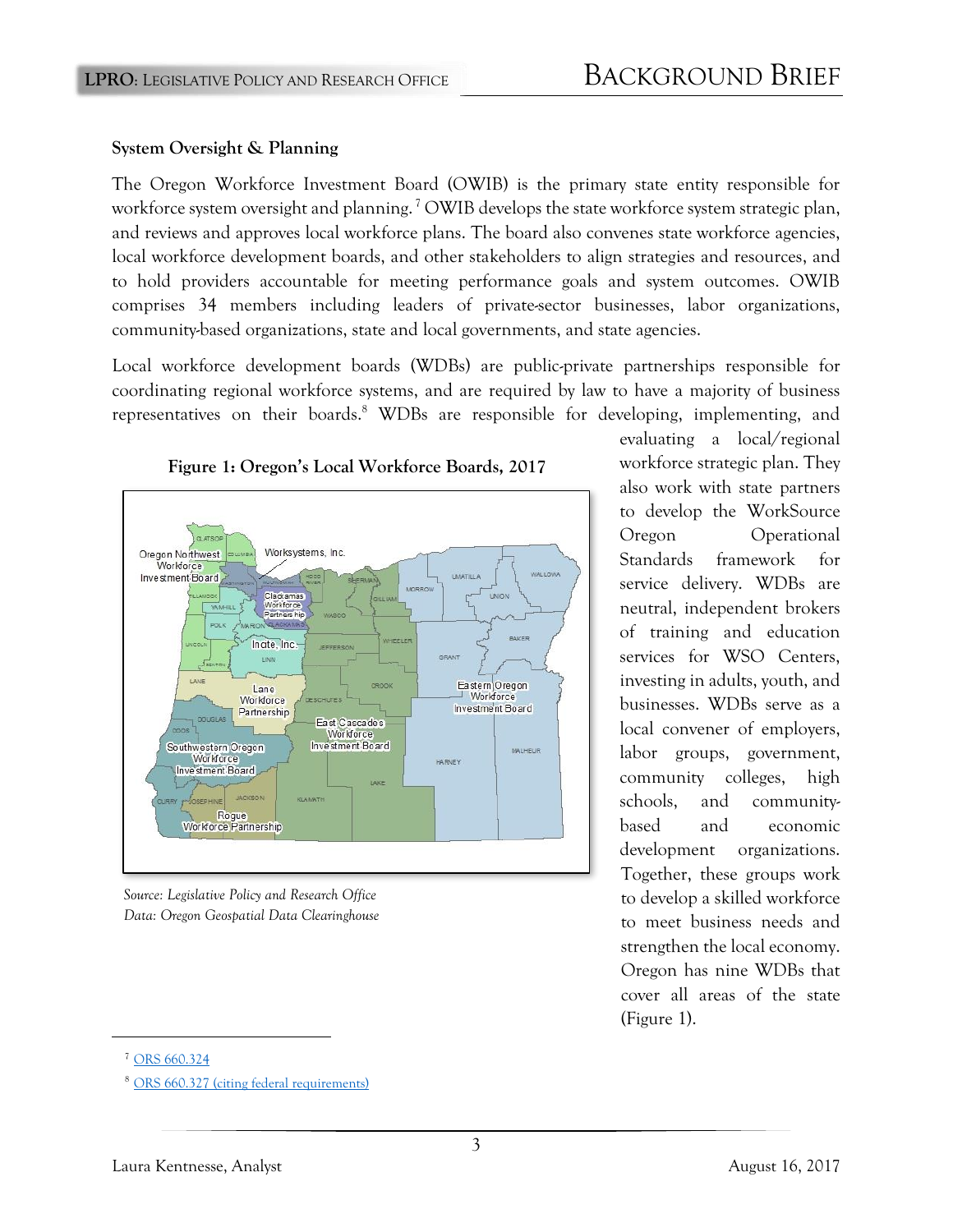Figure 2 depicts the governance structure for Oregon's workforce development system and includes the governor's office, OWIB, local WDBs, state workforce agencies, and WorkSource Oregon Centers.





*Source: Legislative Policy and Research Office*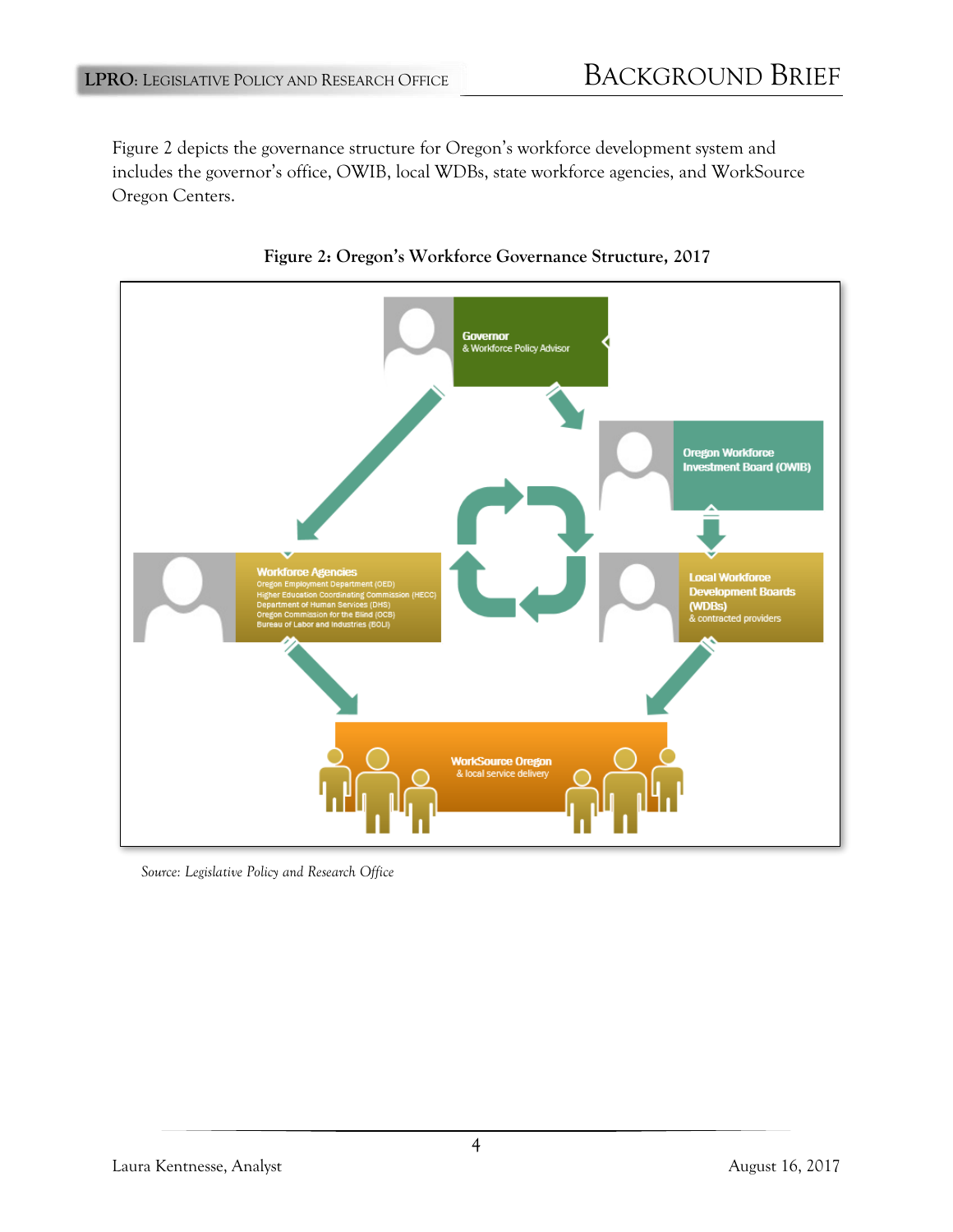# **WORKFORCE SYSTEM FUNDING**

The workforce system is primarily funded through the federal Workforce Innovation and Opportunity Act (WIOA) of 2014.<sup>9</sup> WIOA funds are allocated to three federal agencies: the U.S. Department of Labor, the U.S. Department of Education, and the U.S. Department of Health and Human Services. The funds are then distributed to the appropriate state agencies within Oregon. Three state agencies are responsible for allocating federal funds to Oregon's workforce development programs: the Higher Education Coordinating Commission, Oregon Employment Department, and Department of Human Services.

## **Higher Education Coordinating Commission (HECC)**

The HECC Office of Workforce Investments receives WIOA title I funding to serve adults, dislocated workers, and youth.<sup>10</sup> The funding is passed through OWIB to local workforce development boards that contract with community partners to serve the intended populations at WSO Centers. The HECC Office of Community Colleges and Workforce Development (CCWD) administers WIOA title II funding for adult literacy and adult basic education, distributing funds to local providers to assist eligible Oregonians to develop and improve their basic skills, transition to postsecondary education and training, and gain employment. In addition, WIOA title II funding provides support to Oregonians with limited English abilities. The HECC also administers the Oregon Youth Conservation Corps (OYCC) with state funds.

## **Oregon Employment Department (OED)**

OED receives WIOA title III funding for employment activities.<sup>10</sup> As a co-owner of WSO Centers along with local WDBs, the funding provides a large portion of staffing and physical infrastructure for the One-Stop centers. OED administers the state Unemployment Insurance program, providing unemployment benefits to customers.

## **Department of Human Services (DHS)**

DHS administers WIOA title IV Vocational Rehabilitation Services funding.<sup>10</sup> The agency also administers programs that formally partner with the One-Stop system to improve outcomes for shared customers through the alignment of human services and workforce resources. Examples of such programs include the Temporary Assistance for Needy Families (TANF) and Supplemental Nutrition Assistance Program (SNAP) Employment and Training (E&T) programs. In addition, DHS receives Older Americans Act title V funding to administer the Senior Community Service Employment Program (SCSEP).

<sup>9</sup>[29 U.S.C.](https://www.gpo.gov/fdsys/pkg/USCODE-2015-title29/pdf/USCODE-2015-title29-chap32.pdf) § 32

<sup>10</sup> ["Oregon's Workforce Development](http://www.oregon.gov/ccwd/pdf/StrategicPlan12-22.pdf) Strategic Plan 2012-2022," Oregon Workforce Investment Board, 2012.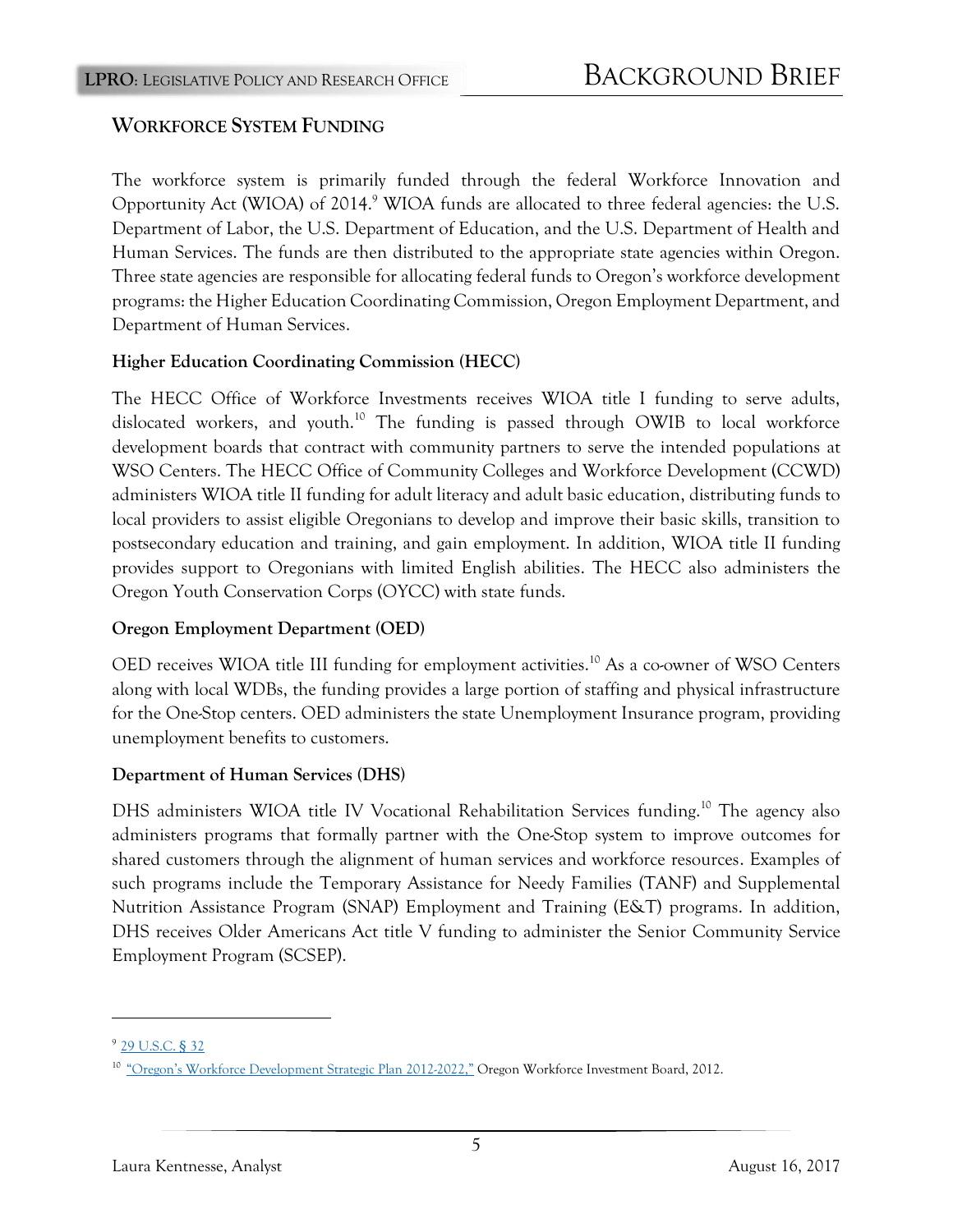## **HISTORY OF OREGON'S WORKFORCE SYSTEM**

A nationwide employment system was created by the Wagner-Peyser Act of 1933 in the years following the onset of the Great Depression.<sup>11</sup> The law established public employment offices charged with connecting individuals seeking employment and employers seeking workers. In 1935, the Social Security Act created an unemployment compensation system and funded state Unemployment Insurance programs.<sup>12</sup>

In the decades that followed, several influential federal workforce system laws were passed including the Manpower Development Training Act of  $1962$ ,<sup>13</sup> the Rehabilitation Act of  $1973$ ,<sup>14</sup> the Comprehensive Employment and Training Act of 1973,<sup>15</sup> the Job Training and Partnership Act of 1982,<sup>16</sup> the Workforce Investment Act of 1998, <sup>17</sup> and the Workforce Investment and Opportunity Act of 2014.<sup>18</sup> These initiatives created job training opportunities for unemployed, underemployed, and displaced workers; low-income and youth populations; and people with disabilities.

In Oregon, the current era of workforce programs has been defined by increasing alignment and integration in administration, partnerships, planning, and service delivery. Highlights from key years include:

- 1989: The Oregon Shines Report was produced.<sup>19</sup> The statewide 20-year strategic vision included "quality jobs for all Oregonians" as one of three goals, and created 29 quantitative benchmarks to measure Oregon's progress towards achieving that goal. The Oregon Progress Board, an independent state planning and oversight agency, was established to monitor Oregon Shines efforts.
- **1991**: The Legislative Assembly passed the *Oregon Workforce Quality Act*, which formally established Oregon's current workforce development system.<sup>20</sup> State and regional workforce quality councils were established and charged with developing a comprehensive strategy to improve the quality of Oregon's workforce.

<sup>11</sup>[29 U.S.C. § 4B](https://www.gpo.gov/fdsys/pkg/USCODE-2015-title29/pdf/USCODE-2015-title29-chap4B.pdf)

<sup>&</sup>lt;sup>12</sup> [42 U.S.C. § 7](https://www.gpo.gov/fdsys/pkg/USCODE-2015-title42/pdf/USCODE-2015-title42-chap7.pdf)

<sup>&</sup>lt;sup>13</sup> "MDTA: The Origins of th<u>e Manpower Development and Training Act of 1962,"</u> U.S. Department of Labor, 1974.

<sup>&</sup>lt;sup>14</sup> ["Rehabilitation Act of 1973,"](https://www.usbr.gov/cro/pdfsplus/rehabact.pdf) U.S. Bureau of Reclamation, 1973.

<sup>&</sup>lt;sup>15</sup> ["The Labor Department in The Carter Administration: A Summary Report,"](https://www.dol.gov/oasam/programs/history/carter-eta.htm) U.S. Department of Labor, 1981.

<sup>&</sup>lt;sup>16</sup> ["Job Training Partnership Act: new help for the unemployed,"](https://www.bls.gov/opub/mlr/1983/03/art1full.pdf) U.S. Bureau of Labor Statistics Monthly Labor Review, 1983.

<sup>&</sup>lt;sup>17</sup> ["Workforce Investment Act of 1998,"](https://www.doleta.gov/regs/statutes/wialaw.txt) U.S. Department of Labor Employment and Training Administration, 1998.

<sup>18</sup> [29 U.S.C.](https://www.gpo.gov/fdsys/pkg/USCODE-2015-title29/pdf/USCODE-2015-title29-chap32.pdf) § 32

<sup>&</sup>lt;sup>19</sup> ["Achieving the Oregon Shines Vision: The 1999 Benchmark Performance Report,"](http://library.state.or.us/repository/2009/200904081053013/DAS_OPB_docs_99report_fullrep.pdf) Oregon Progress Board, 1999.

<sup>&</sup>lt;sup>20</sup> ["Workforce Investment Act Service Delivery: The Case of Oregon,"](https://willamette.edu/centers/publicpolicy/pdf/wiasd.pdf) Willamette University Public Policy Research Center, 2003.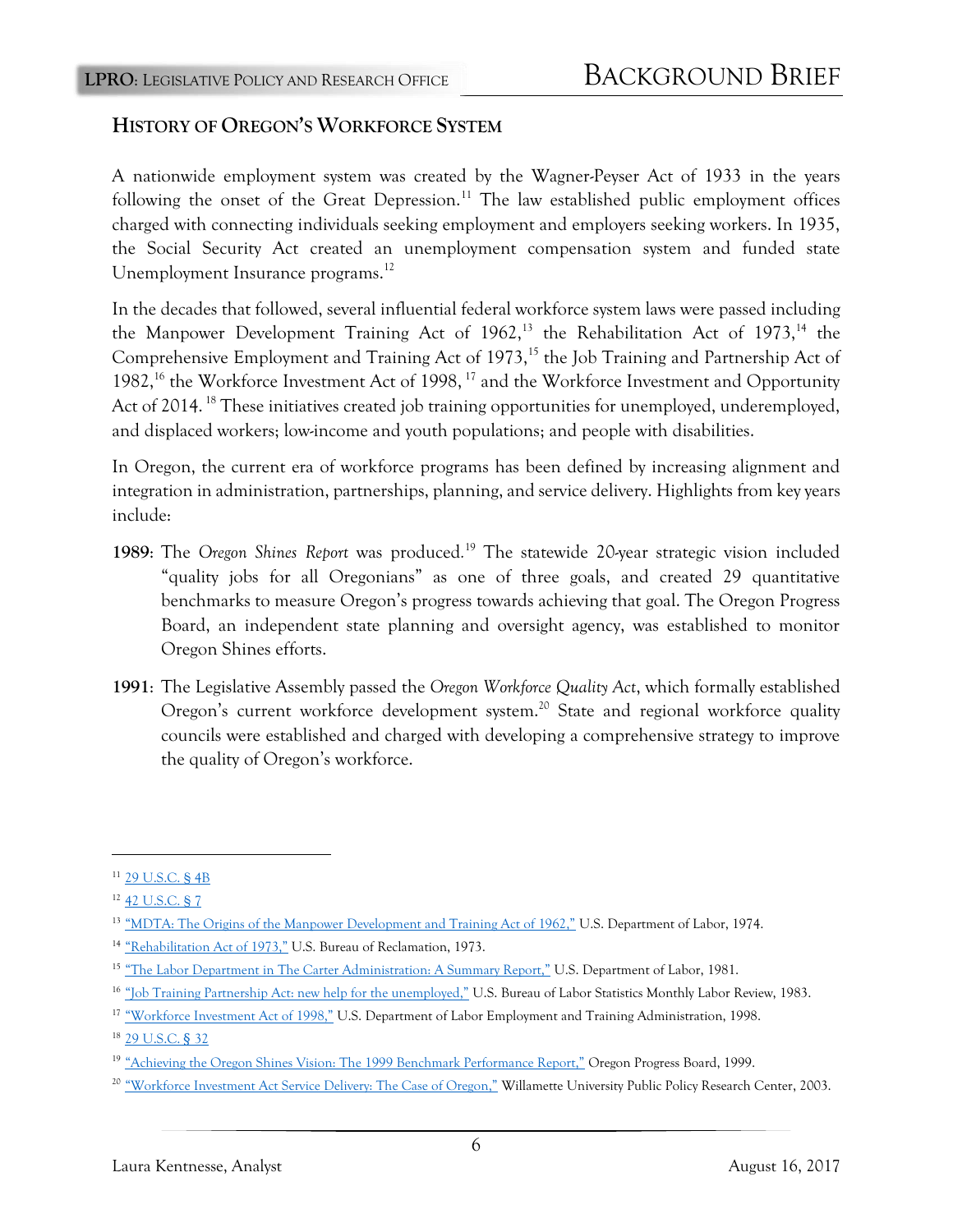- **1994**: The Governor signed a memorandum of understanding with the federal government to carry out the *Oregon Option*, an agreement to move to an outcome-based intergovernmental service delivery system and to increase federal, state, and local interagency collaboration.<sup>20</sup> Oregon pioneered the model based on Oregon Shines benchmark efforts.
- **1997**: The Governor's Office of Education and Workforce Policy was established and a state Education and Workforce Policy advisor was appointed (Senate Bill 917).<sup>21</sup> These changes resulted in increased communication between the governor's office, state agencies, and regional workforce councils, and heightened attention to workforce policy strategy for the state.
- **1998**: The federal *Workforce Investment Act* **(**WIA**)** was enacted.<sup>22</sup> WIA unified and coordinated workforce development efforts through a "One-Stop" approach, providing information and access to job training, education, and employment services to clients at a single location. The law prioritized occupational training, adult basic education, public employment offices, and vocational rehabilitation. WIA also required the creation of state and local Workforce Development Boards (WDBs), the successors to earlier workforce quality councils.
- **1999**: The Oregon Workforce Investment Board (OWIB) was formed and charged with the development of the statewide strategic plan required by WIA. The board consisted of leaders of private businesses, labor, community-based organizations, state agencies, and state and local elected officials.<sup>23</sup>
- **2011**: Governor John Kitzhaber directed the OWIB to make recommendations to transform the workforce development system from siloed agencies and programs to a highly aligned and integrated system in the wake of the great recession of 2008.<sup>24</sup>
- **2012**: OWIB developed "Oregon's Workforce Development Strategic Plan, 2012-2022" in response to the Governor's 2011 charge.<sup>24</sup> The Plan laid the groundwork for significant changes to Oregon's workforce system and identified three statewide strategies to achieve its goals: 1) employer-driven partnership development to meet key industry-sector needs, 2) preparation of skilled work-ready communities, and 3) increased system innovation.

<sup>&</sup>lt;sup>20</sup> ["Workforce Investment Act Service Delivery: The Case of Oregon,"](https://willamette.edu/centers/publicpolicy/pdf/wiasd.pdf) Willamette University Public Policy Research Center, 2003.

<sup>&</sup>lt;sup>21</sup> [ORS 660.312](https://www.oregonlaws.org/ors/660.312)

 $^{22}$  ["Workforce Investment Act of 1998,"](https://www.doleta.gov/regs/statutes/wialaw.txt) U.S. Department of Labor Employment and Training Administration, 1998.

<sup>&</sup>lt;sup>23</sup> [ORS 660.324](https://www.oregonlaws.org/ors/660.324)

<sup>&</sup>lt;sup>24</sup> ["Oregon's Workforce Development Strategic Plan 2012](http://www.oregon.gov/ccwd/pdf/StrategicPlan12-22.pdf)-2022," Oregon Workforce Investment Board, 2012.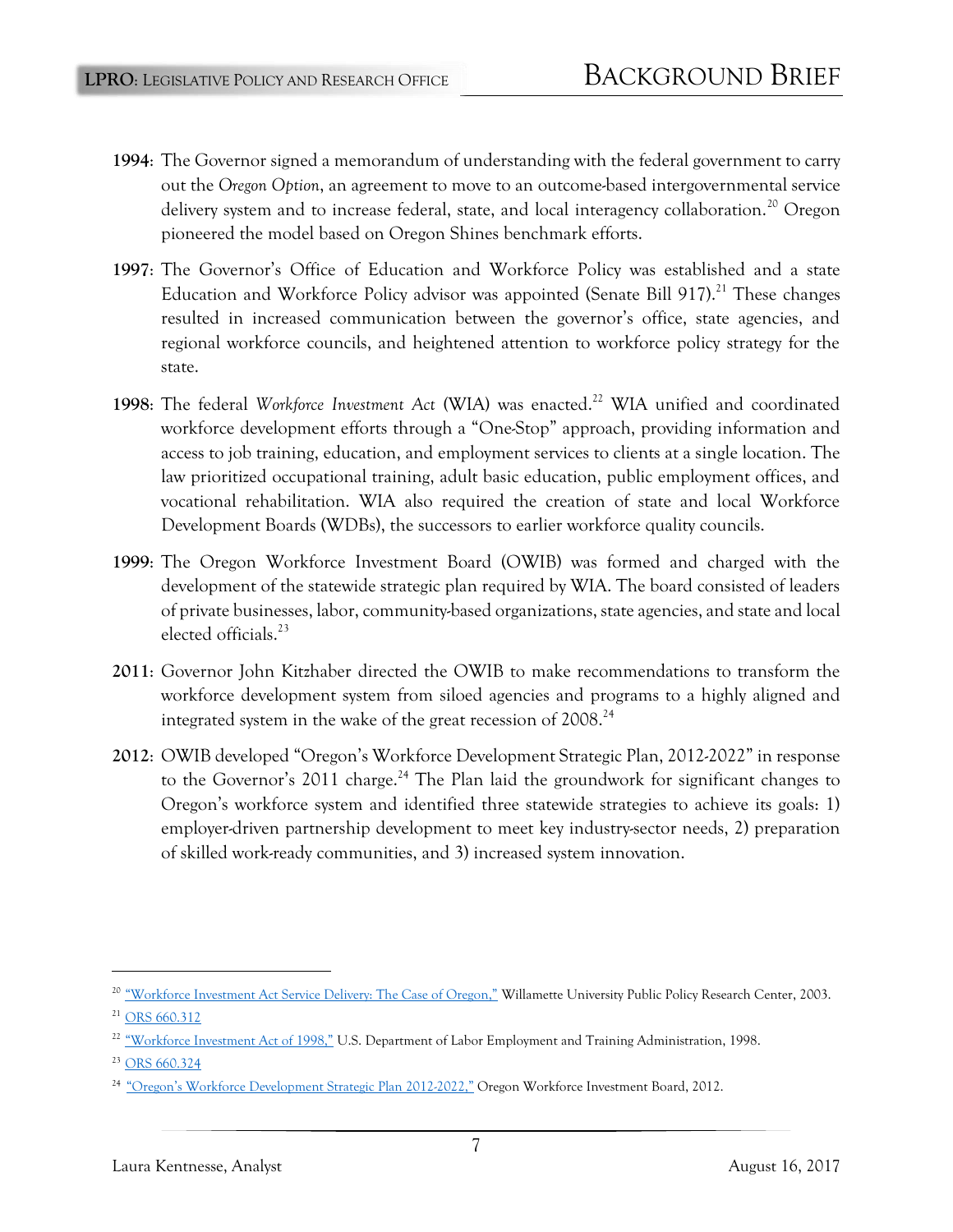- **2013**: Governor John Kitzhaber issued Executive Order 13-08 requiring the re-chartering of the state and local workforce boards.<sup>25</sup> The OWIB was re-chartered to serve as an independent advisory board to the Governor, authorized to convene state and local partners, facilitate the provision of resources to local WDBs, and monitor strategic plan implementation. Local WDBs, responsible for the coordination of regional workforce systems, became neutral, independent brokers of workforce services, purchasing services from community partners.
- **2014**: The federal *Workforce Innovation and Opportunity Act* (WIOA) was passed and replaced WIA.<sup>26</sup> WIOA retained WIA occupational training, adult basic education, public employment offices, and vocational rehabilitation priorities. The law increased the focus on serving highly vulnerable workers, expanded education and training options, aligned planning and accountability policies, and established performance metrics.

In Oregon, the Legislative Assembly clarified the role of OWIB as an oversight body, responsible for holding local WDBs accountable for meeting performance goals and system outcomes (Senate Bill 1566).<sup>27</sup> The law required OWIB and the Governor's Education and Workforce Policy Advisor to include public and private postsecondary institutions as collaborative stakeholders. SB 1566 was the result of an effort to identify and address barriers to achieving the outcomes outlined in the 2012-2022 Strategic Plan. In addition, the Governor, at the request of local county commissioners and in collaboration with OWIB, changed the local workforce development area boundaries and corresponding local WDBs to better reflect the needs of local economies. The process resulted in the establishment of nine local WDBs rather than the former seven.

- **2016**: OWIB published a new strategic plan for 2016-2020 as a roadmap for WIOA implementation.<sup>28</sup>
- **2017**: The Legislative Assembly re-branded OWIB as the state Workforce and Talent Development Board (WTDB) and expanded its duties to include talent pipeline development. The WTDB was charged with convening industry, workforce, and education leaders to address the state's gap in skilled talent, and to promote economic growth in Oregon (House Bill 3437).<sup>29</sup>

<sup>&</sup>lt;sup>25</sup> [Or. Exec Order No. 13-08,](http://www.oregon.gov/gov/Documents/executive_orders/eo_13-08.pdf) 2013.

<sup>26</sup> [29 U.S.C.](https://www.gpo.gov/fdsys/pkg/USCODE-2015-title29/pdf/USCODE-2015-title29-chap32.pdf) § 32

<sup>&</sup>lt;sup>27</sup> [Oregon Senate Bill 1566,](https://olis.leg.state.or.us/liz/2014R1/Downloads/MeasureDocument/SB1566/Enrolled) 2014.

<sup>28</sup>["Oregon Workforce Investment Board Strategic Plan 2016](http://www.oregon.gov/owib/aboutowib/Documents/OWIB_Strategic_Plan-Approved_9.18.15.pdf)-2020," Oregon Workforce Investment Board, 2016.

<sup>29</sup> [Oregon House Bill 3437,](https://olis.leg.state.or.us/liz/2017R1/Downloads/MeasureDocument/HB3437/Enrolled) 2017.